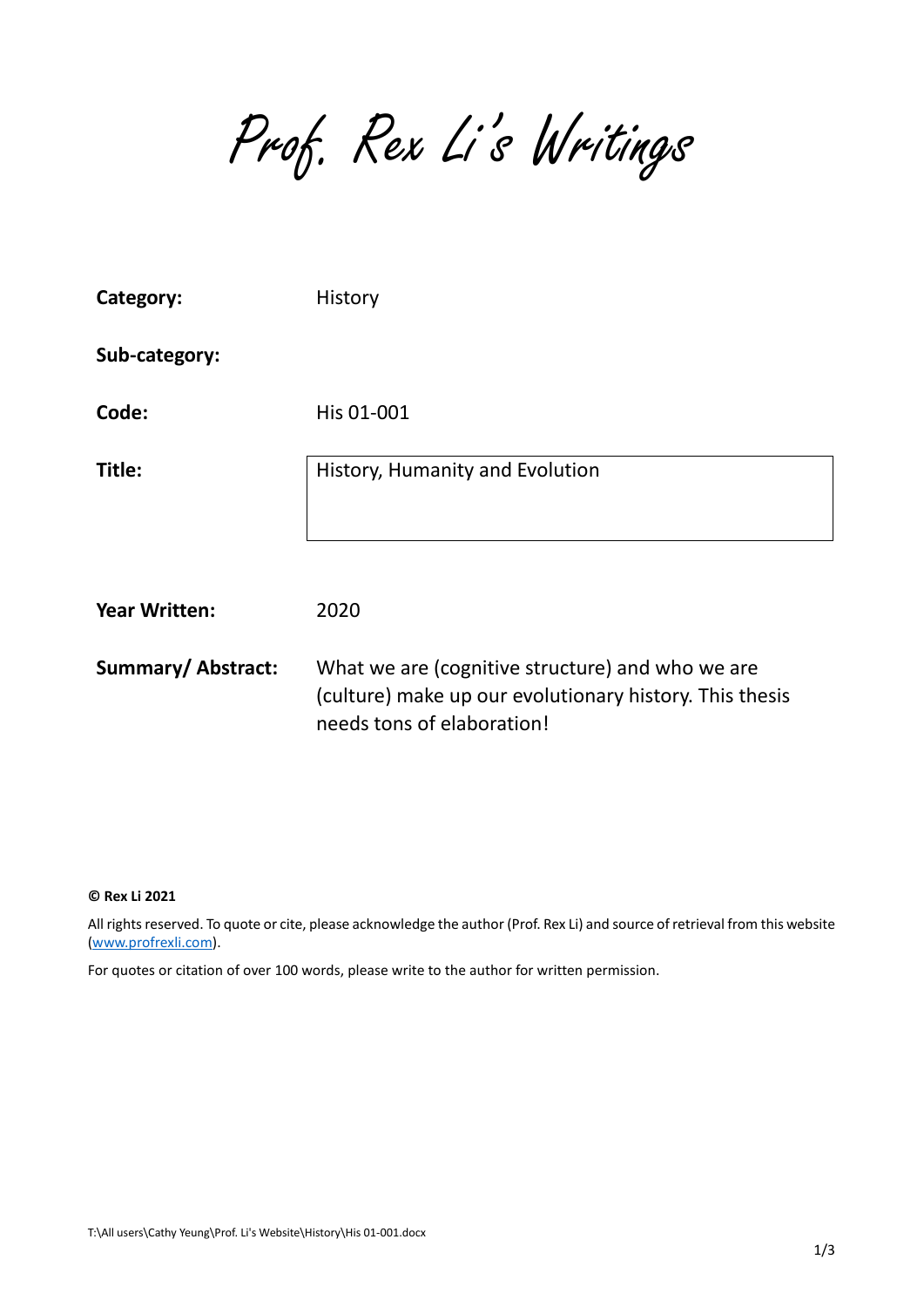### **History, Humanity and Evolution**

The following are my thoughts triggered by reading Durant's *The Lessons of History*.

# **(A) Humanity / History**

- (1) Globalization changes history the world becomes flat and fluid.
- (2) Technology breaks constraints space, time, resources and creates new competition and new history.
- (3) Beware of historians' spectacles and perceptions in selecting / choosing the storyline.
- (4) Science / logic limits itself; first, it has limits in explanation and application. Second it excludes feelings in human understanding and endeavor.
- (5) What we see reflects what we are and who we are (see elaboration below)

(Cognitive structure) (Culture)

# **(B) Cognitive Structure and Culture**

### What we are (cognitive structure)

We are humans with cognitive structure. Thus all we see things in time and space with continuity and discreteness. We must make use of concepts to operate thoughts; it works in a sequential one-dimensional way, one at a time. Things / ideas must be in order (not chaos) before we can see / understand it. We pick only regularity and patterns. We can't handle too many dimensions, simultaneously etc.

### Who we are (culture)

A Chinese is imbued in a culture much different from an American. In general one is collectivist while the other is individualist. Think of a culture in constant threat and minimal subsistence. There is no concept nor experience of joy or peace. Similarly, Chinese have a sense of filial piety

(孝道) unknown to Americans. Even today's Chinese may not have a sense of brotherhood (悌) known to traditional Chinese a century ago. Historically Chinese have no concept of democracy, thus creating a problem of translation in early  $20<sup>th</sup>$  century.